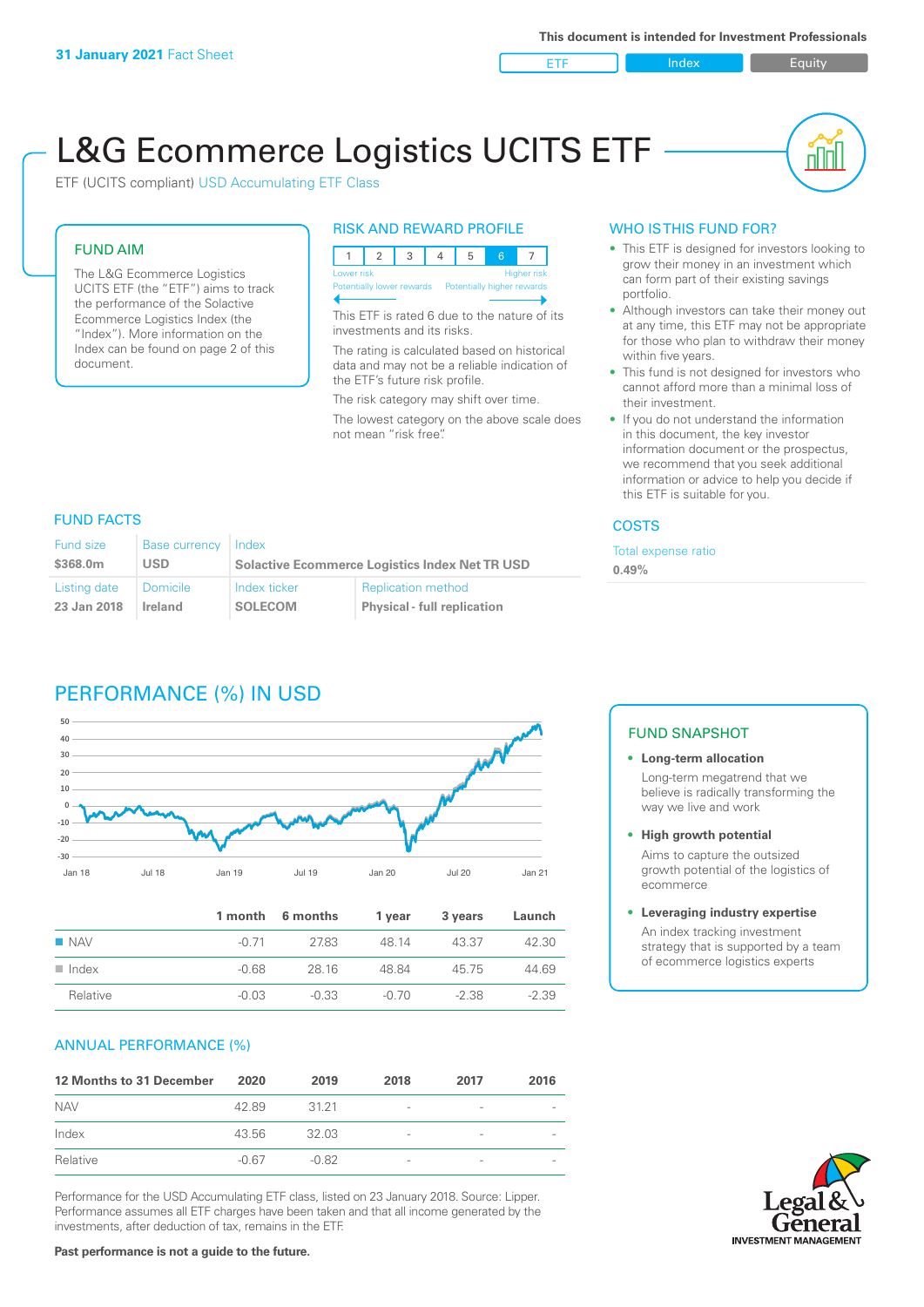# L&G Ecommerce Logistics UCITS ETF

ETF (UCITS compliant) USD Accumulating ETF Class

## INDEX BREAKDOWN

The breakdowns below relate to the Index. The ETF's portfolio may deviate from the below. All data source LGIM unless otherwise stated. Totals may not sum to 100% due to rounding.



### SECTOR (%)

| $\blacksquare$ Industrials | 59.6 |
|----------------------------|------|
| ■ Consumer Discretionary   | 17.2 |
| Information Technology     | 10.2 |
| Logistics Automation       | 2.9  |
| Ecommerce                  | 2.8  |
| $\blacksquare$ Financials  | 28   |
| ■ Consumer Staples         | 24   |
| Cloud Providers            | 21   |
|                            |      |



# CURRENCY (%)

| $\blacksquare$ USD | 38.6 |
|--------------------|------|
| <b>JPY</b>         | 18.5 |
| <b>EUR</b>         | 15.3 |
| $\blacksquare$ DKK | 7.0  |
| $H$ HKD            | 6.3  |
| CHF                | 2.8  |
| $\blacksquare$ GBP | 2.7  |
| $\Box$ CAD         | 2.6  |
| $\blacksquare$ TWD | 2.5  |
| ■ Other            | 3.8  |
|                    |      |

■ Top 10 constituents 32.6%  $\blacksquare$  Rest of Index 67.4% No. of constituents in Index 39

### TOP 10 CONSTITUENTS (%)

| Vipshop                | 4.3 |
|------------------------|-----|
| Ryder                  | 3.4 |
| Sinotrans              | 3.4 |
| Bpost                  | 3.2 |
| Maersk                 | 3.2 |
| Nippon Yusen           | 3.2 |
| <b>XPO Logistics</b>   | 3.1 |
| Zalando                | 3 O |
| Kintetsu World Express | 2.9 |
| Nippon Express         | 29  |
|                        |     |

### INDEX DESCRIPTION

The Index aims to track the performance of a basket of stocks of logistics service providers and technology companies who are engaged in ecommerce.

The Index is comprised of companies which are publically traded on various stock exchanges around the world that provide (i) "logistics" services (i.e. the warehousing of goods or the fulfilment and delivery of goods) or (ii) software solutions to companies that provide logistic services in connection with "ecommerce" (i.e. the buying and selling of goods on the internet). A company is only eligible for inclusion in the Index if (1) it is of a sufficient size (determined by reference to the total market value of the proportion of its shares that are publically traded) and (2) it is sufficiently "liquid" (a measure of how actively its shares are traded on a daily basis).

The universe of companies out of which the Index selection is made is refreshed annually in April. However, the Index is reconstituted semi-annually in April and October in accordance with the full selection criteria and all companies are equally weighted within the Index. On a monthly basis, the weight of each company is assessed and, if any of them exceeds 15% of the Index, the weights of all companies are adjusted so that they are again equally weighted within the Index.

### INVESTMENT MANAGER

GO ETF Solutions LLP is the investment manager for each of the exchange traded funds (ETFs) issued by Legal & General UCITS ETF Plc and is responsible for the day-to-day investment management decisions for this ETF. The team is highly experienced with respect to all aspects relating to the management of an ETF portfolio, including collateral management, OTC swap trading, adherence to UCITS regulations and counterparty exposure and monitoring.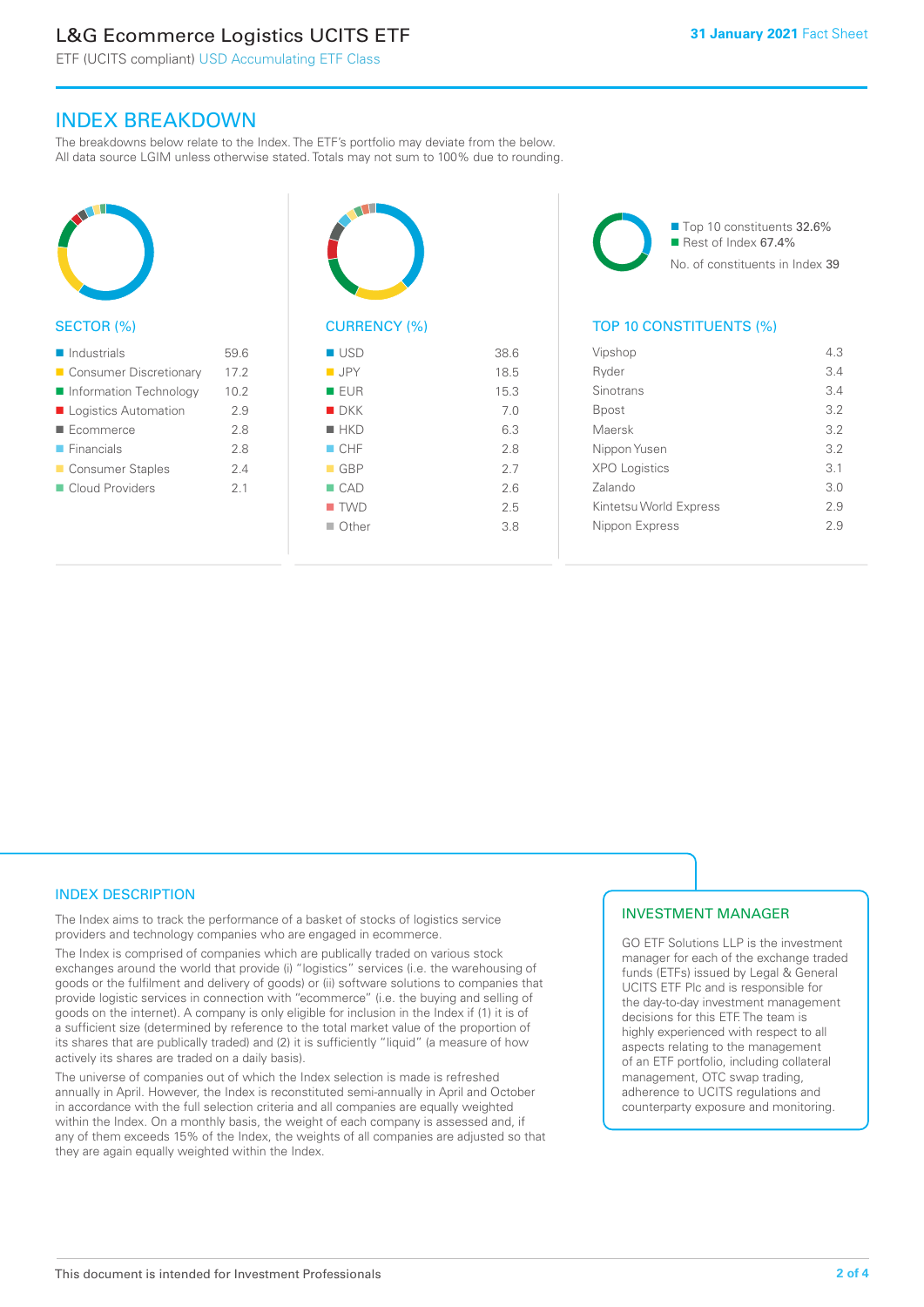# L&G Ecommerce Logistics UCITS ETF

ETF (UCITS compliant) USD Accumulating ETF Class

### KEY RISKS

- The value of an investment and any income taken from it is not guaranteed and can go down as well as up; you may not get back the amount you originally invested.
- An investment in the ETF involves a significant degree of risk. Any decision to invest should be based on the information contained in the relevant prospectus. Prospective investors should obtain their own independent accounting, tax and legal advice and should consult their own professional advisers to ascertain the suitability of the ETF as an investment.
- The value of the shares in the ETF is directly affected by increases and decreases in the value of the Index. Accordingly the value of a share in the ETF may go up or down and a shareholder may lose some or the entire amount invested.
- The ETF's ability to closely track the Index will be affected by its ability to purchase and/or sell the Index constituents and any legal or regulatory restrictions or disruptions affecting them.
- The ETF's ability to closely track the Index will also be affected by transaction costs and taxes incurred when adjusting its investment portfolio generally and/ or to mirror any periodic adjustments to the constituents of the Index. There can be no certainty that ETF shares can always be bought or sold on a stock exchange or that the market price at which the ETF shares may be traded on a stock exchange will reflect the performance of the Index.
- The ETF is subject to the risk that third party service providers (such as a bank entering into swaps with the ETF or the ETF's depositary) may go bankrupt or fail to pay money due to the ETF or return property belonging to the ETF.
- As the Index includes micro, small and medium-sized publicly traded companies, the ETF is subject to the risk that such companies may be more vulnerable to adverse business or economic events and greater and more unpredictable price changes than larger companies or the stock market as a whole.
- Companies that provide logistics services or software solutions to logistic service providers in connection with ecommerce are particularly vulnerable to changes in business cycles and general reductions in consumer spending resulting from recession or other economic factors. Such factors could lead to a decline in the value of the companies represented in the Index and therefore the ETF.

For more in[form](https://www.lgimetf.com/)ation, please refer to the key investor information document on our website Ø

### TRADING INFORMATION

| <b>Exchange</b>           | <b>Currency ISIN</b> |                      | <b>SEDOL</b>   | <b>Ticker</b> | <b>Bloomberg</b> |
|---------------------------|----------------------|----------------------|----------------|---------------|------------------|
| London Stock Exchange USD |                      | IE00BF0M6N54 BF0M6N5 |                | <b>FCOM</b>   | ECOM I N         |
| London Stock Exchange GBP |                      | IE00BF0M6N54         | <b>BF0M776</b> | <b>FCOG</b>   | FCOG I N         |
| Deutsche Börse            | <b>EUR</b>           | IE00BF0M6N54         | <b>BF0M798</b> | FTI H         | FTI H GY         |
| Borsa Italiana            | <b>EUR</b>           | IF00BF0M6N54         | <b>BF0M787</b> | <b>FCOM</b>   | ECOM IM          |
| <b>NYSE Euronext</b>      | <b>EUR</b>           | IF00BF0M6N54         | BF0M7B0        | <b>FCOM</b>   | FCOM NA          |
| <b>SIX Swiss Exchange</b> | CHE                  | IF00BF0M6N54         | <b>BMG6919</b> | <b>ECOM</b>   | ECOM SW          |

The currency shown is the trading currency of the listing.

### **Index Disclaimer**



#### SPOTLIGHT ON LEGAL & GENERAL INVESTMENT MANAGEMENT

We are one of Europe's largest asset managers and a major global investor, with assets under management of €1,369.6 billion (as at 30 June 2020). We work with a wide range of global clients, including pension schemes, sovereign wealth funds, fund distributors and retail investors.

Source: LGIM internal data as at 30 June 2020. The AUM disclosed aggregates the assets managed by LGIM in the UK, LGIMA in the US and LGIM Asia in Hong Kong. The AUM includes the value of securities and derivatives positions.

### COUNTRY REGISTRATION



### TO FIND OUT MORE



The L&G Ecommerce Logistics UCITS ETF (the "ETF") is not sponsored, promoted, sold or supported by Solactive AG. Nor does Solactive AG offer any express or implicit guarantee or assurance either with regard to the results of using the Index and/or Index trade mark or the Index price, at any time or in any other respect.

The Solactive eCommerce Logistics Index Net Total Return (the "Index") is calculated and published by Solactive AG. Solactive AG uses its best efforts to ensure that the Index is calculated correctly. Irrespective of its obligations towards Legal & General UCITS ETF Plc, Solactive AG has no obligation to point out errors in the Index to third parties including, but not limited to, investors and/or financial intermediaries of the ETF. Solactive AG does not guarantee the accuracy and/or the completeness of the Index or any related data, and shall not have any liability for any errors, omissions or interruptions therein.

Neither publication of the Index by Solactive AG, nor the licensing of the Index or Index trade mark, for the purpose of use in connection with the ETF, constitutes a recommendation by Solactive AG to invest capital in said ETF nor does it, in any way, represent an assurance or opinion of Solactive AG with regard to any investment in this ETF. In no event shall Solactive AG have any liability for any lost profits or indirect, punitive, special or consequential damages or losses, even if notified of the possibility thereof.